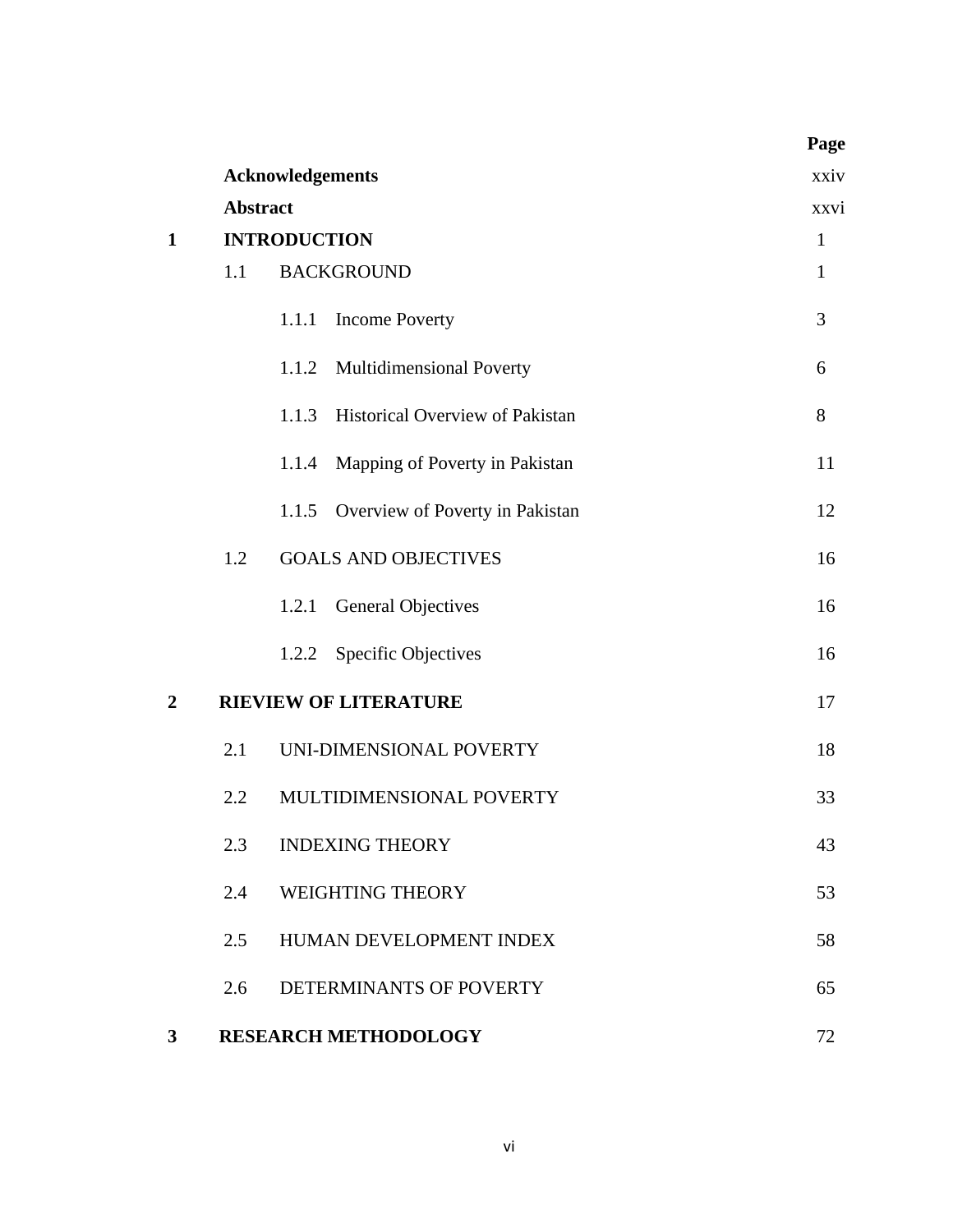| 3.1 |       | <b>CONCEPTS OF POVERTY</b>                        | 72 |
|-----|-------|---------------------------------------------------|----|
|     | 3.1.1 | <b>Poverty: Income Shortfall</b>                  | 72 |
|     | 3.1.2 | Poverty: Lack of Basic Needs                      | 73 |
|     | 3.1.3 | <b>Poverty: Social Exclusion</b>                  | 73 |
|     | 3.1.4 | <b>Poverty: Capability Failure</b>                | 74 |
| 3.2 |       | <b>COLLECTION OF DATA</b>                         | 74 |
|     | 3.2.1 | Specification of Data                             | 76 |
|     | 3.2.2 | Designing and Sampling of Data                    | 76 |
|     |       | 3.2.2.1 Urban Area                                | 76 |
|     |       | 3.2.2.2 Rural Area                                | 77 |
|     | 3.2.3 | Household Regional Distribution and Sampling Size | 78 |
|     | 3.2.4 | Problems of Data                                  | 78 |
|     | 3.2.5 | <b>Tabulation of Data</b>                         | 80 |
|     | 3.2.6 | <b>Statistical Structure of Variables</b>         | 82 |
| 3.3 |       | UNI-DIMENSIONAL ASSESSMENT OF POVERTY             | 83 |
|     | 3.3.1 | <b>Types of Poverty Lines</b>                     | 84 |
|     |       | 3.3.1.1 Subjective Poverty Line                   | 85 |
|     |       | 3.3.1.2 Relative Poverty Line                     | 86 |
|     |       | 3.3.1.3 Absolute Poverty Line                     | 87 |
|     | 3.3.2 | Methods of Estimating Absolute Poverty Line       | 87 |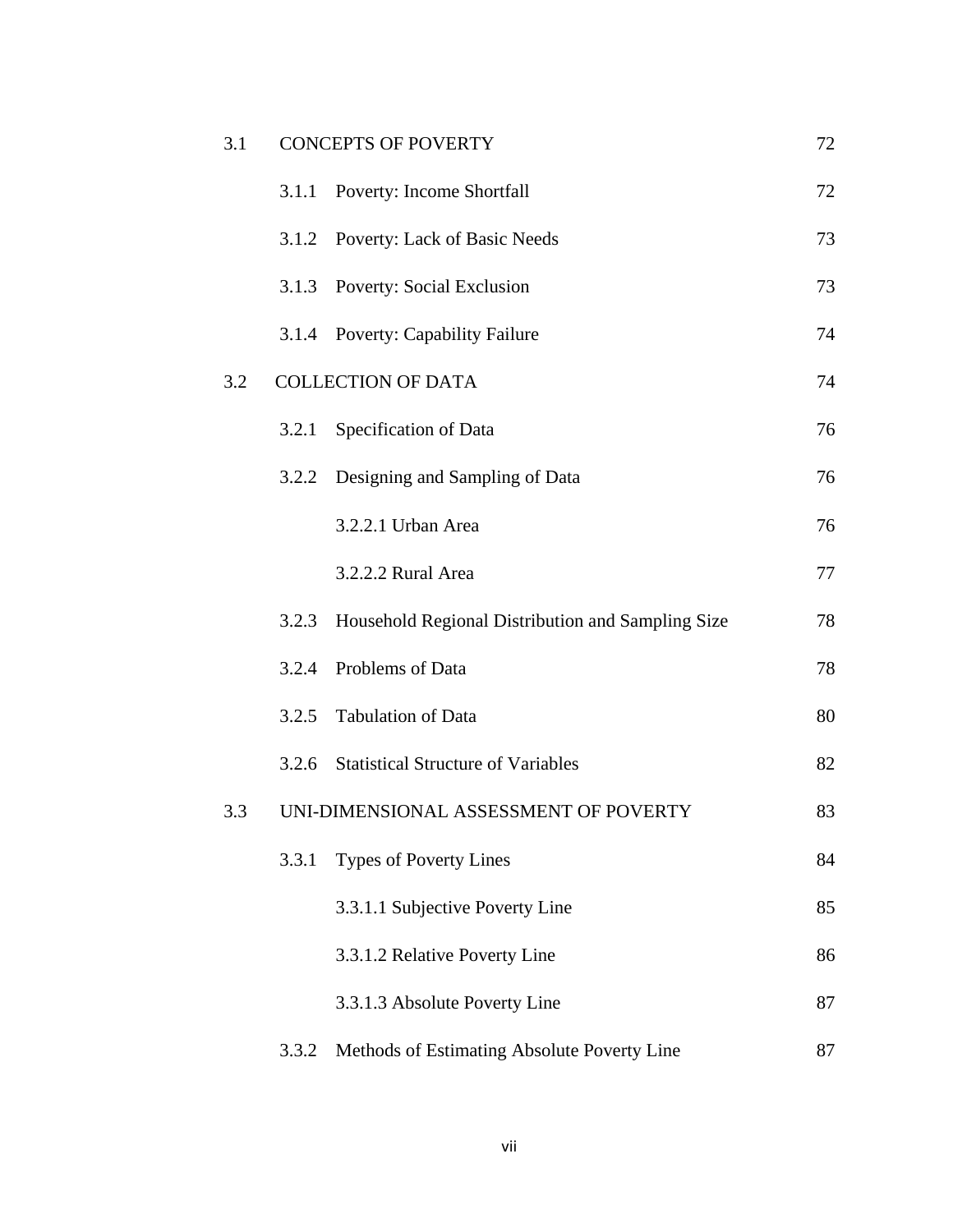|     |       | 3.3.2.1 Basic Need Method                                 | 88  |
|-----|-------|-----------------------------------------------------------|-----|
|     |       | 3.3.2.2 Calorie Intake Method                             | 88  |
|     | 3.3.3 | <b>Absolute Poverty Line: Some Basic Properties</b>       | 90  |
|     | 3.3.4 | Applicability of Poverty lines Across the Data Sets       | 91  |
| 3.4 |       | MULTIDIMENSIONAL POVERTY ASSESSMENT                       | 92  |
|     | 3.4.1 | Measurement of Multidimensional Poverty: Some Basic Steps | 93  |
|     | 3.4.2 | Identification and Aggregation                            | 97  |
|     |       | 3.4.2.1 Deprivation Cutoff                                | 97  |
|     |       | 3.4.2.2 Dimension Cutoff                                  | 98  |
|     | 3.4.3 | <b>Weighting Structure</b>                                | 98  |
|     | 3.4.4 | Determinants of Multidimensional Poverty                  | 100 |
|     |       | 3.4.4.1 Education Attainments                             | 100 |
|     |       | 3.4.4.2 Health                                            | 101 |
|     |       | 3.4.4.3 Housing & Services                                | 102 |
|     |       | 3.4.4.4 Income                                            | 102 |
|     | 3.4.5 | <b>Axiomatic Framework</b>                                | 103 |
| 3.5 |       | <b>MEASURES OF POVERTY</b>                                | 107 |
|     | 3.5.1 | <b>Headcount Ratio</b>                                    | 108 |
|     | 3.5.2 | Poverty Gap Ratio                                         | 108 |
|     | 3.5.3 | <b>Squared Poverty Gap Ratio</b>                          | 109 |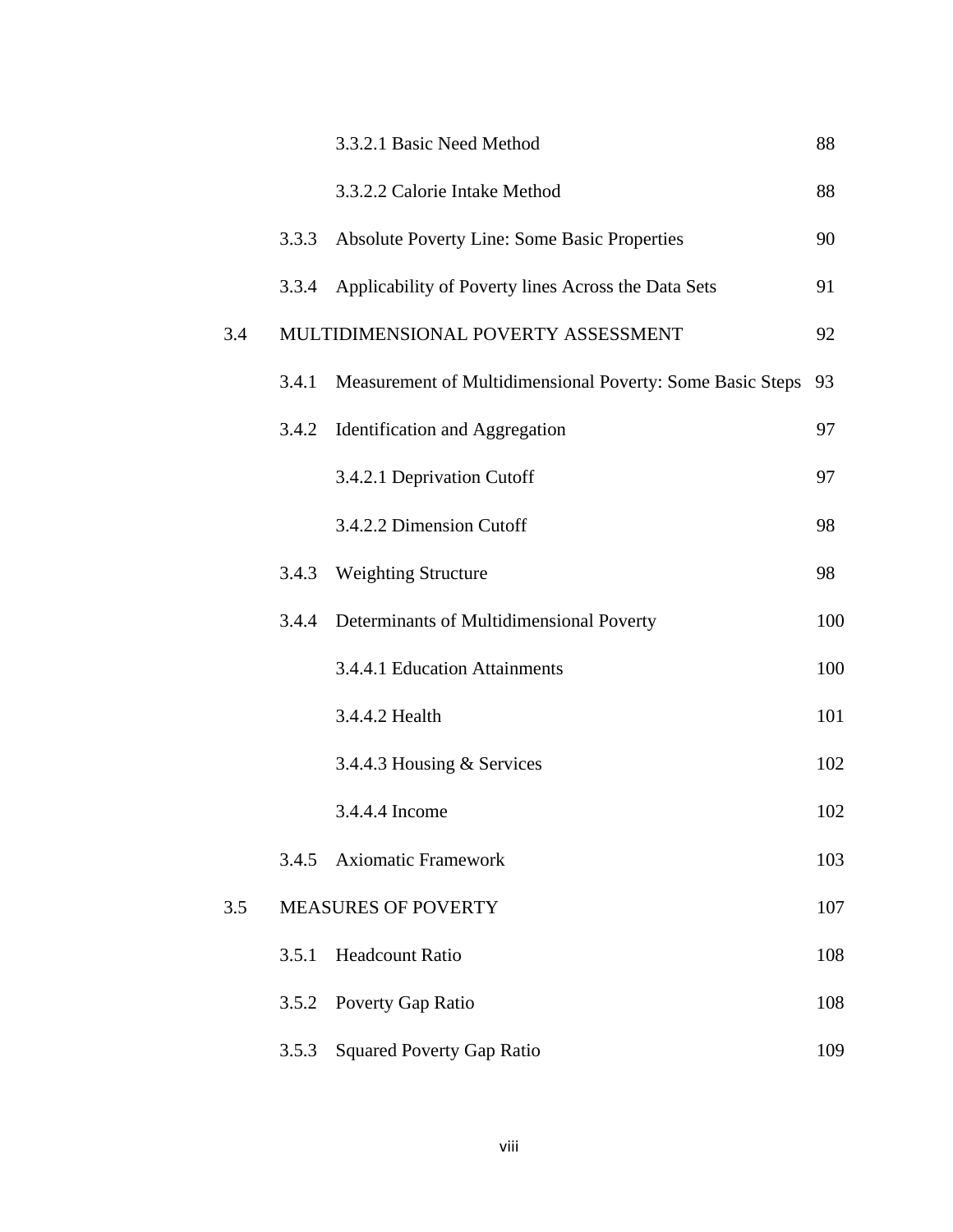|     | 3.5.4 | Multidimensional Headcount Ratio (H <sub>MD</sub> )                            | 109 |
|-----|-------|--------------------------------------------------------------------------------|-----|
|     | 3.5.5 | Adjusted Headcount Ratio (M <sub>o</sub> )                                     | 111 |
|     | 3.5.6 | Adjusted Poverty Gap Ratio $(M_1)$                                             | 113 |
|     | 3.5.7 | Adjusted Squared Poverty Gap Ratio $(M_2)$                                     | 114 |
|     | 3.5.8 | Properties of Multidimensional Poverty Measures                                | 115 |
|     | 3.5.9 | Dimensions and Sub-dimensions of Multidimensional Poverty                      | 116 |
| 3.6 |       | ESTIMATION OF MULTIDIMENSIONAL POVERTY: STATISTICAL                            |     |
|     |       | <b>DIAGNOSTIC</b>                                                              | 117 |
|     | 3.6.1 | <b>Model Specification</b>                                                     | 117 |
|     | 3.6.2 | The Logistic Distribution                                                      | 118 |
|     | 3.6.3 | The Logistic Regression Model                                                  | 119 |
|     | 3.6.4 | Maximum Likelihood Estimation                                                  | 121 |
|     | 3.6.5 | The Odd Ratios                                                                 | 121 |
|     | 3.6.6 | Marginal Effects/ Marginal Probabilities in Logistic Regression 122            |     |
|     | 3.6.7 | The Individual Statistical Significance of Parameters: The Wald<br><b>Test</b> | 123 |
|     | 3.6.8 | Goodness of Fit Tests for the Logit Model                                      | 124 |
|     |       | 3.6.8.1 Goodness of Fit Test: The $R^2$                                        | 124 |
|     |       | 3.6.8.2 Goodness of Fit Test: The Pearson Chi-Sq                               | 125 |
|     |       | 3.6.8.3 Goodness of Fit Test: The Hosmer-Lemshow Chi-Sq                        | 126 |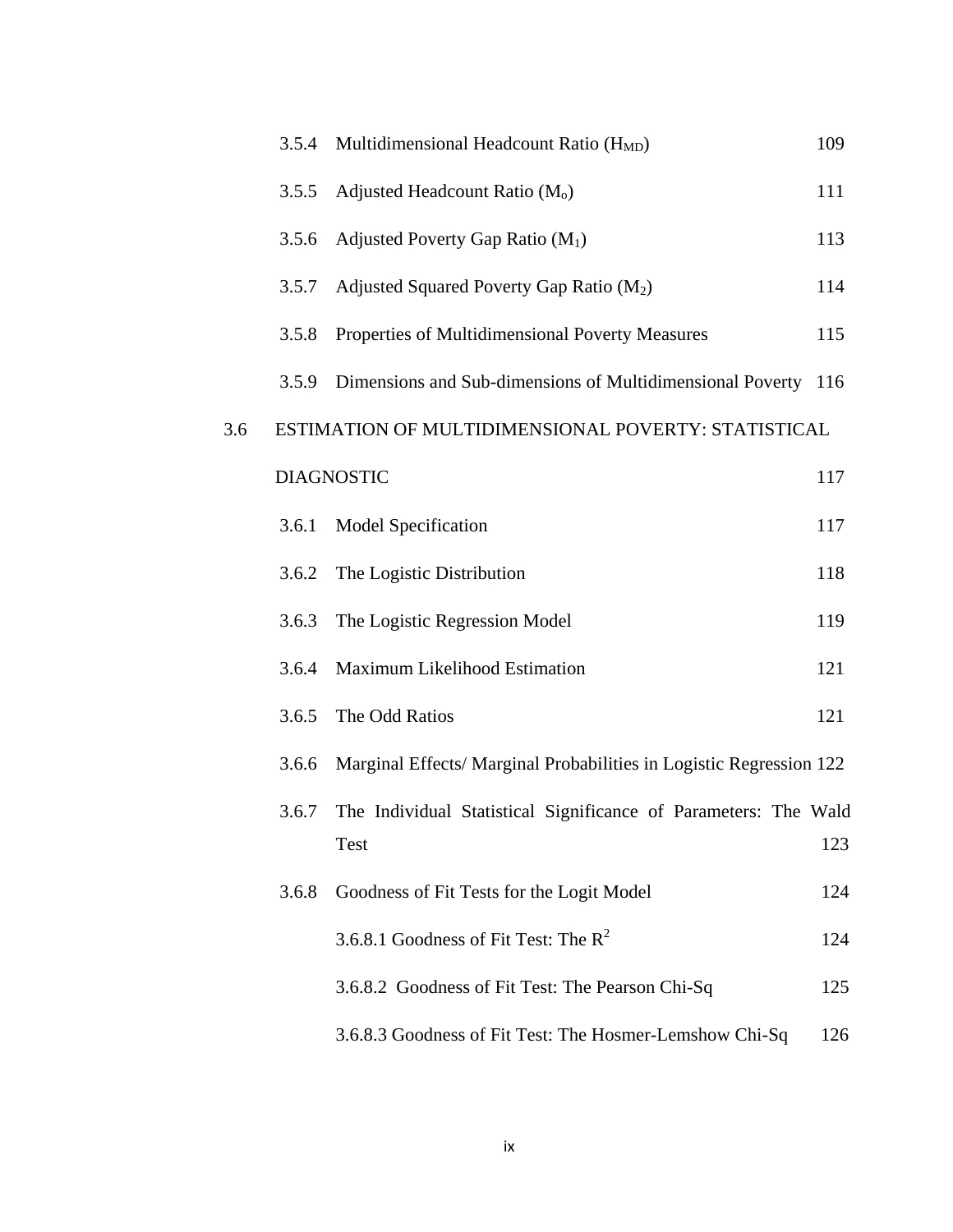|   |     |                 | 3.6.8.4 Goodness of Fit Test: The Log-Likelihood Ratio Test                                     | 126 |
|---|-----|-----------------|-------------------------------------------------------------------------------------------------|-----|
|   |     | 3.6.9           | Measure of Predictive Accuracy of the Logit Model                                               | 127 |
|   |     |                 | 3.6.9.1 Measures of the Predictive Accuracy: Sensitivity and<br>Specificity                     | 127 |
|   |     |                 | 3.6.9.2 Measure of Predictive Accuracy: ROC Curve                                               | 127 |
|   |     |                 | 3.6.10 Diagnostic Tests for Multicollinearity                                                   | 128 |
|   |     |                 | 3.6.10.1 Correlation Coefficients                                                               | 129 |
|   |     |                 | 3.6.10.2 Variance Inflating Factor                                                              | 130 |
|   |     |                 | 3.6.10.3 Tolerance                                                                              | 130 |
|   |     |                 | 3.6.11 Null and Alternative Hypothesis for Individual Statistical<br>Significance of Covariates | 131 |
|   |     |                 | 3.6.12 Null and Alternative Hypothesis for Overall Statistical Significance                     |     |
|   |     |                 | of Covariates                                                                                   | 131 |
| 4 |     |                 | <b>RESULT AND DISCUSSION</b>                                                                    | 132 |
|   | 4.1 |                 | MAPPING AND MEASURING OF MULTIDIMENSIONAL POVERTY IN                                            |     |
|   |     | <b>PAKISTAN</b> |                                                                                                 | 133 |
|   |     | 4.1.1           | Mapping of Multidimensional Poverty Across Provinces and Time                                   |     |
|   |     |                 | in Pakistan                                                                                     | 133 |
|   |     |                 | 4.1.1.1 Provincial<br>Milieu of Incidence<br>of<br>Multidimensional                             |     |
|   |     |                 | Poverty                                                                                         | 134 |
|   |     |                 | 4.1.1.2 Provincial Milieu of Depth of Multidimensional Poverty 140                              |     |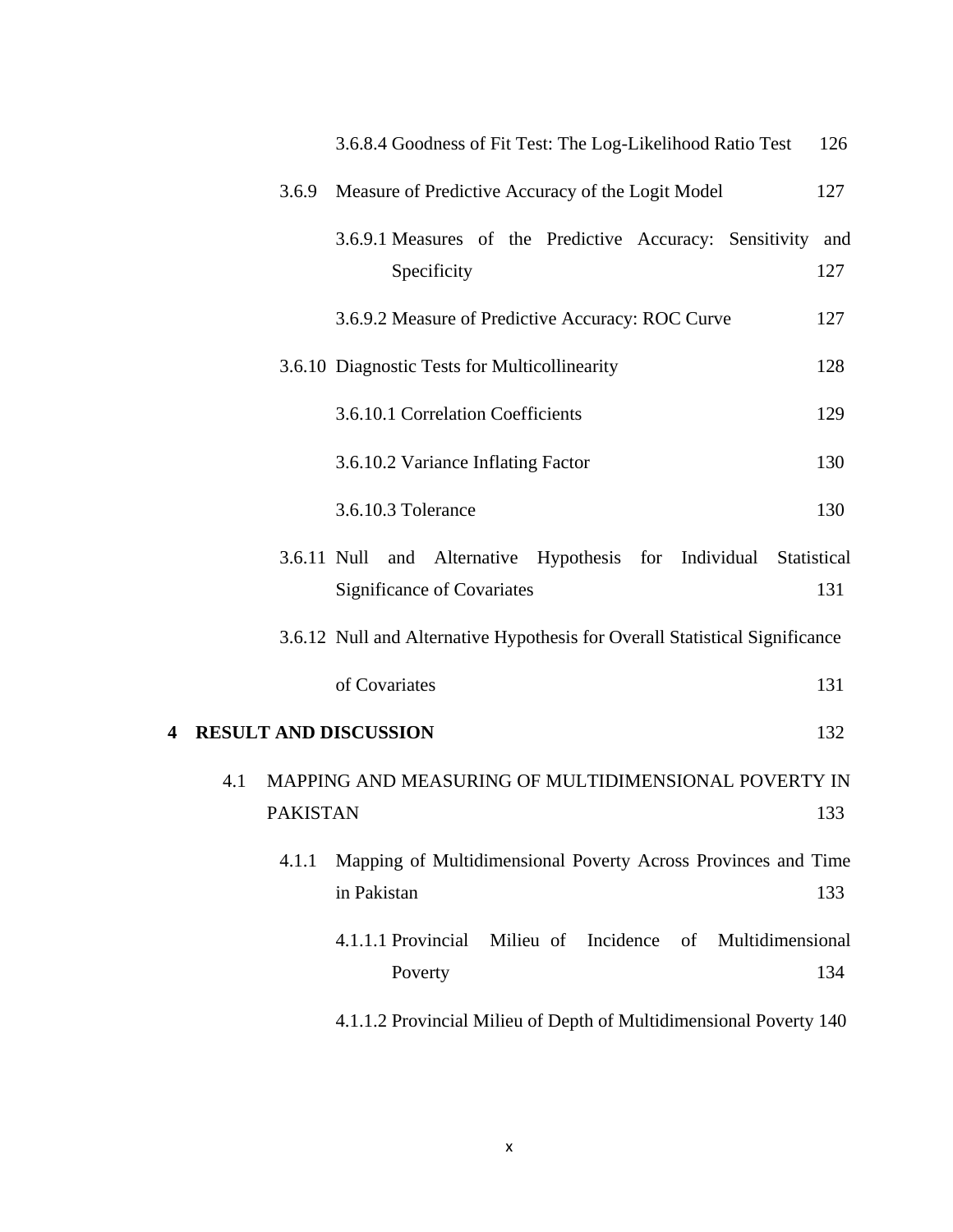- 4.1.1.3 Provincial Milieu of Severity of Multidimensional Poverty 147
- 4.1.2 Mapping of Multidimensional Poverty Across Divisions and Time in Each Province 153
	- 4.1.2.1 Divisional Milieu of Incidence of Multidimensional Poverty 154
	- 4.1.2.2 Divisional Milieu of Depth of Multidimensional Poverty 170
	- 4.1.2.3 Divisional Milieu of Severity of Multidimensional Poverty 185
- 4.1.3 Time Series Dynamics of Measuring of Multidimensional Poverty in Pakistan 202
	- 4.1.3.1 Time Series Dynamics of Incidence of Multidimensional Poverty in Punjab 202
	- 4.1.3.2 Time Series Dynamics of Depth of Multidimensional Poverty in Punjab 210
	- 4.1.3.3 Time Series Dynamics of Severity of Multidimensional Poverty in Punjab 217
	- 4.1.3.4 Time Series Dynamics of Incidence of Multidimensional Poverty in Sindh 225
	- 4.1.3.5 Time Series Dynamics of Depth of Multidimensional Poverty in Sindh 232
	- 4.1.3.6 Time Series Dynamics of Severity of Multidimensional Poverty in Sindh 239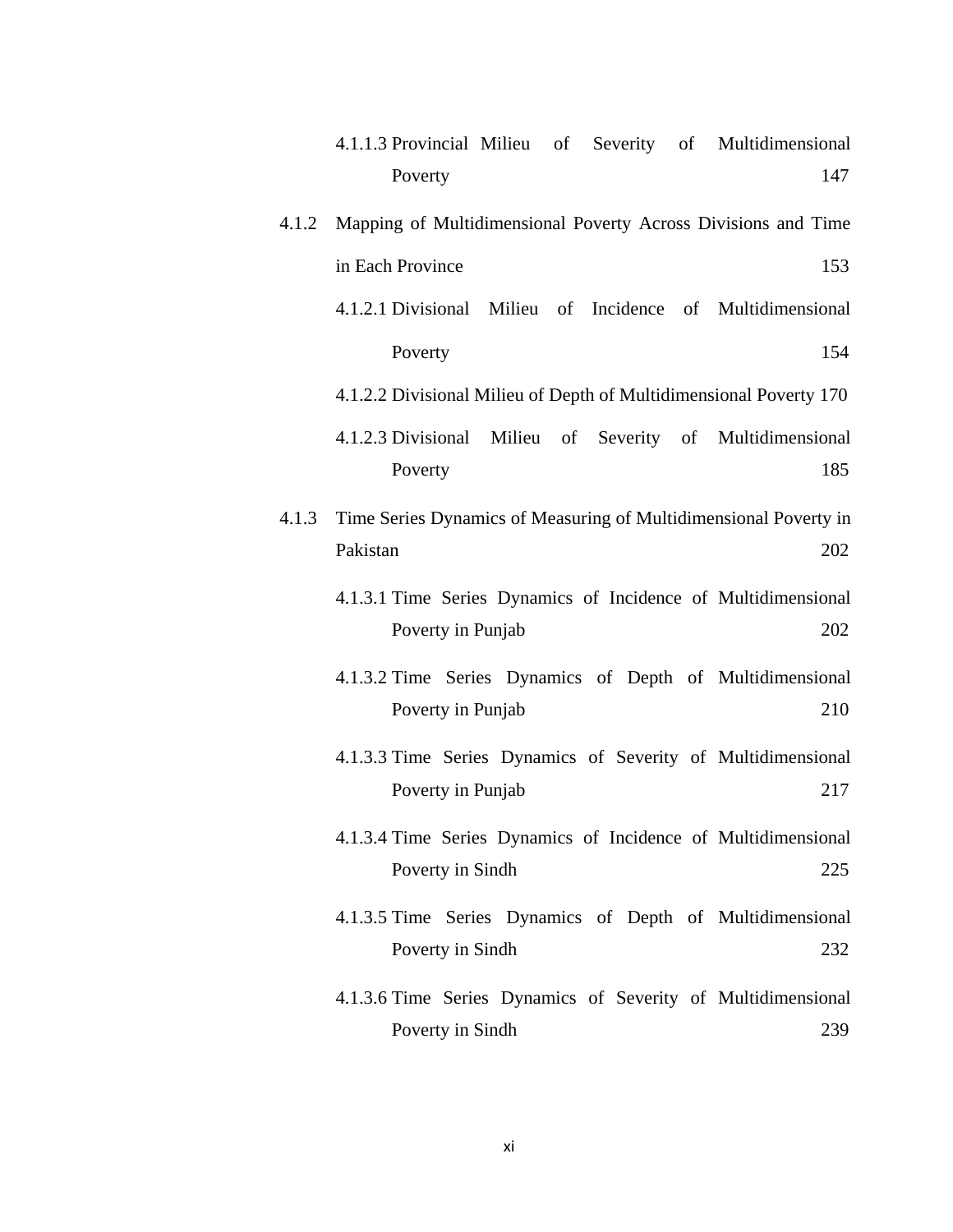|     |                 | 4.1.3.7 Time Series Dynamics of Incidence of Multidimensional    |               |
|-----|-----------------|------------------------------------------------------------------|---------------|
|     |                 | Poverty in KPK                                                   | 246           |
|     |                 | 4.1.3.8 Time Series Dynamics of Depth of Multidimensional        |               |
|     |                 | Poverty in KPK                                                   | 254           |
|     |                 | 4.1.3.9 Time Series Dynamics of Severity of Multidimensional     |               |
|     |                 | Poverty in KPK                                                   | 262           |
|     |                 | Series<br>Dynamics of Incidence<br>4.1.3.10<br>Time              | <sub>of</sub> |
|     |                 | Multidimensional Poverty in Balochistan                          | 271           |
|     |                 | 4.1.3.11<br>Time Series Dynamics of Depth of Multidimensional    |               |
|     |                 | Poverty in Balochistan                                           | 278           |
|     |                 | 4.1.3.12<br>Time<br>Series<br>Dynamics<br>of<br>Severity         | of            |
|     |                 | Multidimensional Poverty in Balochistan                          | 286           |
| 4.2 | <b>SCANNING</b> | <b>THE</b><br><b>CORRELATES</b><br><b>OF</b><br>MULTIDIMENSIONAL |               |
|     | <b>POVERTY</b>  |                                                                  | 294           |
|     | 4.2.1           | <b>ML Estimation for Poverty Analysis</b>                        | 295           |
|     | 4.2.2           | <b>Multicollinearity Tests</b>                                   | 295           |
|     | 4.2.3           | The Sign Analysis of Logistic Regression                         | 295           |
|     | 4.2.4           | ML Estimation for Poverty Analysis: 1998-99                      | 296           |
|     |                 | 4.2.4.1 The Odd Ratios Analysis                                  | 297           |
|     |                 | 4.2.4.2 Analysis<br>through<br>Marginal<br>Effects/<br>Marginal  |               |
|     |                 | Probabilities                                                    | 299           |
|     |                 | 4.2.4.3 The Wald Statistic and its P-value                       | 301           |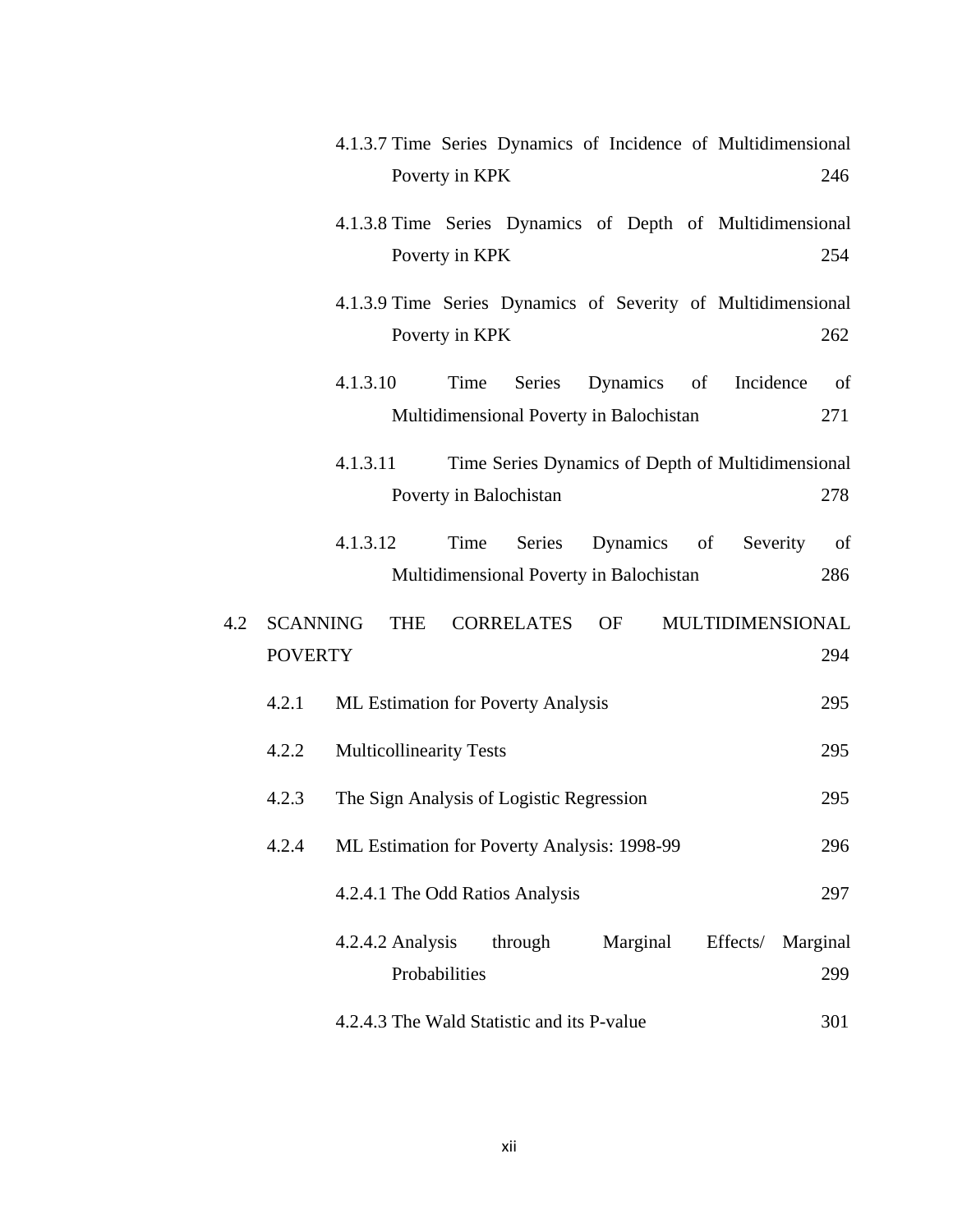|       | 4.2.4.4 Goodness of Fit Tests                                               |          |          | 301                      |
|-------|-----------------------------------------------------------------------------|----------|----------|--------------------------|
|       | 4.2.4.5 Tests for Predictive Accuracy                                       |          |          | 302                      |
| 4.2.5 | Logistic Regression Results/ ML Estimation for Poverty Analysis:<br>2001-02 |          |          | 302                      |
|       | 4.2.5.1 The Odd Ratios Analysis                                             |          |          | 304                      |
|       | 4.2.5.2 Analysis<br>through<br>Probabilities                                | Marginal |          | Effects/ Marginal<br>305 |
|       | 4.2.5.3 The Wald Statistic and P-value                                      |          |          | 307                      |
|       | 4.2.5.4 Goodness of Fit Tests                                               |          |          | 307                      |
|       | 4.2.5.5 Tests for Predictive Accuracy                                       |          |          | 308                      |
| 4.2.6 | Logistic Regression Results/ ML Estimation for Poverty Analysis:            |          |          |                          |
|       | 2004-05                                                                     |          |          | 308                      |
|       | 4.2.6.1 The Odd Ratios Analysis                                             |          |          | 309                      |
|       | 4.2.6.2 Analysis<br>through                                                 | Marginal | Effects/ | Marginal                 |
|       | Probabilities                                                               |          |          | 311                      |
|       | 4.2.6.3 The Wald Statistic and P-value                                      |          |          | 312                      |
|       | 4.2.6.4 Goodness of Fit Tests                                               |          |          | 313                      |
|       | 4.2.6.5 Tests for Predictive Accuracy                                       |          |          | 313                      |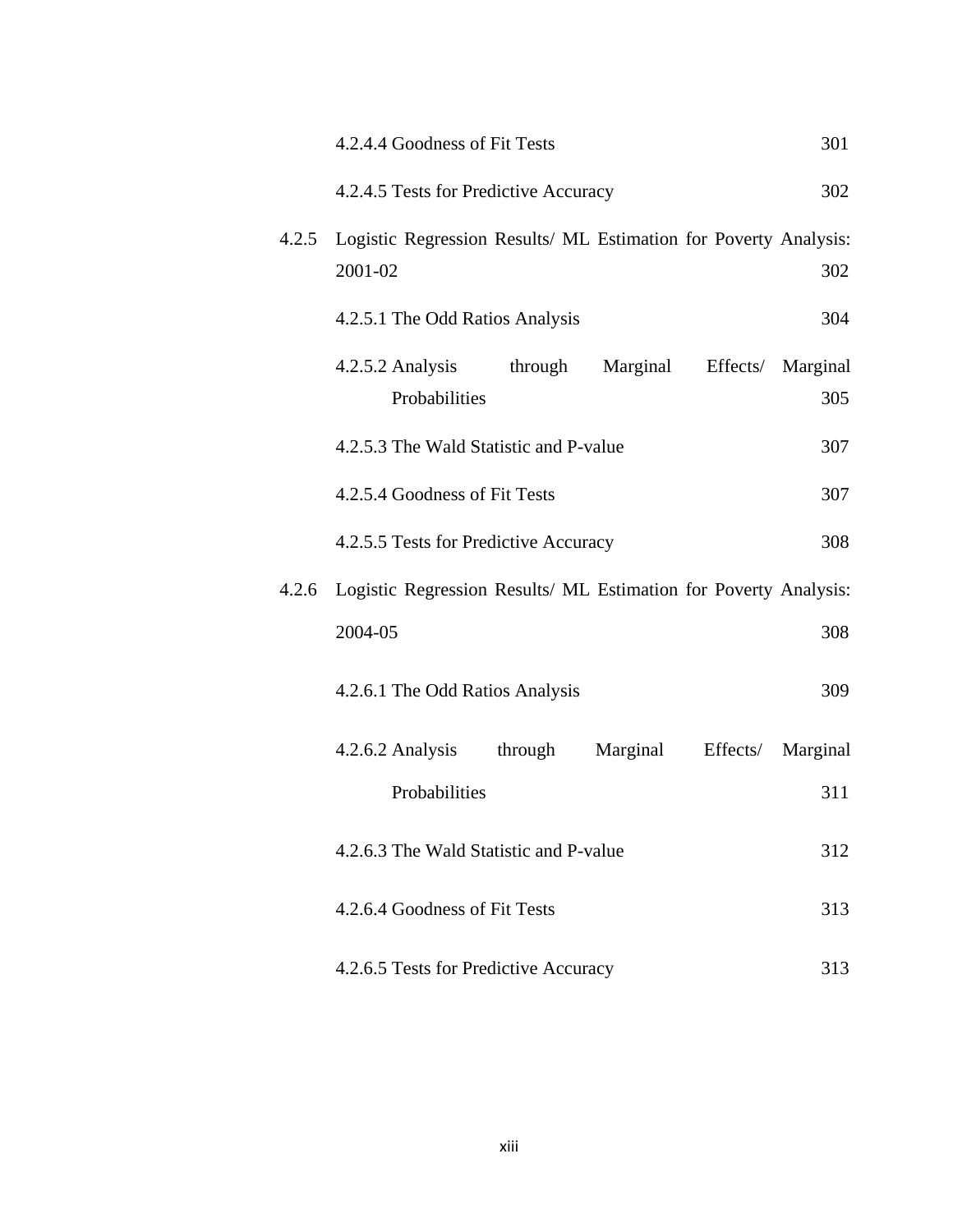|       | 4.2.7 Logistic Regression Results/ ML Estimation for Poverty Analysis: |          |
|-------|------------------------------------------------------------------------|----------|
|       | 2005-06                                                                | 314      |
|       | 4.2.7.1 The Odd Ratios Analysis                                        | 315      |
|       | through<br>Marginal<br>4.2.7.2 Analysis<br>Effects/                    | Marginal |
|       | Probabilities                                                          | 317      |
|       | 4.2.7.3 The Wald Statistic and P-value                                 | 318      |
|       | 4.2.7.4 Goodness of Fit Tests                                          | 319      |
|       | 4.2.7.5 Tests for Predictive Accuracy                                  | 319      |
| 4.2.8 | Logistic Regression Results/ ML Estimation for Poverty Analysis:       |          |
|       | 2007-08                                                                | 320      |
|       | 4.2.8.1 The Odd Ratios Analysis                                        | 321      |
|       | through<br>Marginal<br>4.2.8.2 Analysis<br>Effects/                    | Marginal |
|       | Probabilities                                                          | 323      |
|       | 4.2.8.3 The Wald Statistic and P-value                                 | 325      |
|       | 4.2.8.4 Goodness of Fit Tests                                          | 325      |
|       | 4.2.8.5 Tests for Predictive Accuracy                                  | 325      |
| 4.2.9 | Logistic Regression Results/ ML Estimation for Poverty Analysis:       |          |
|       | 1998-2008                                                              | 326      |